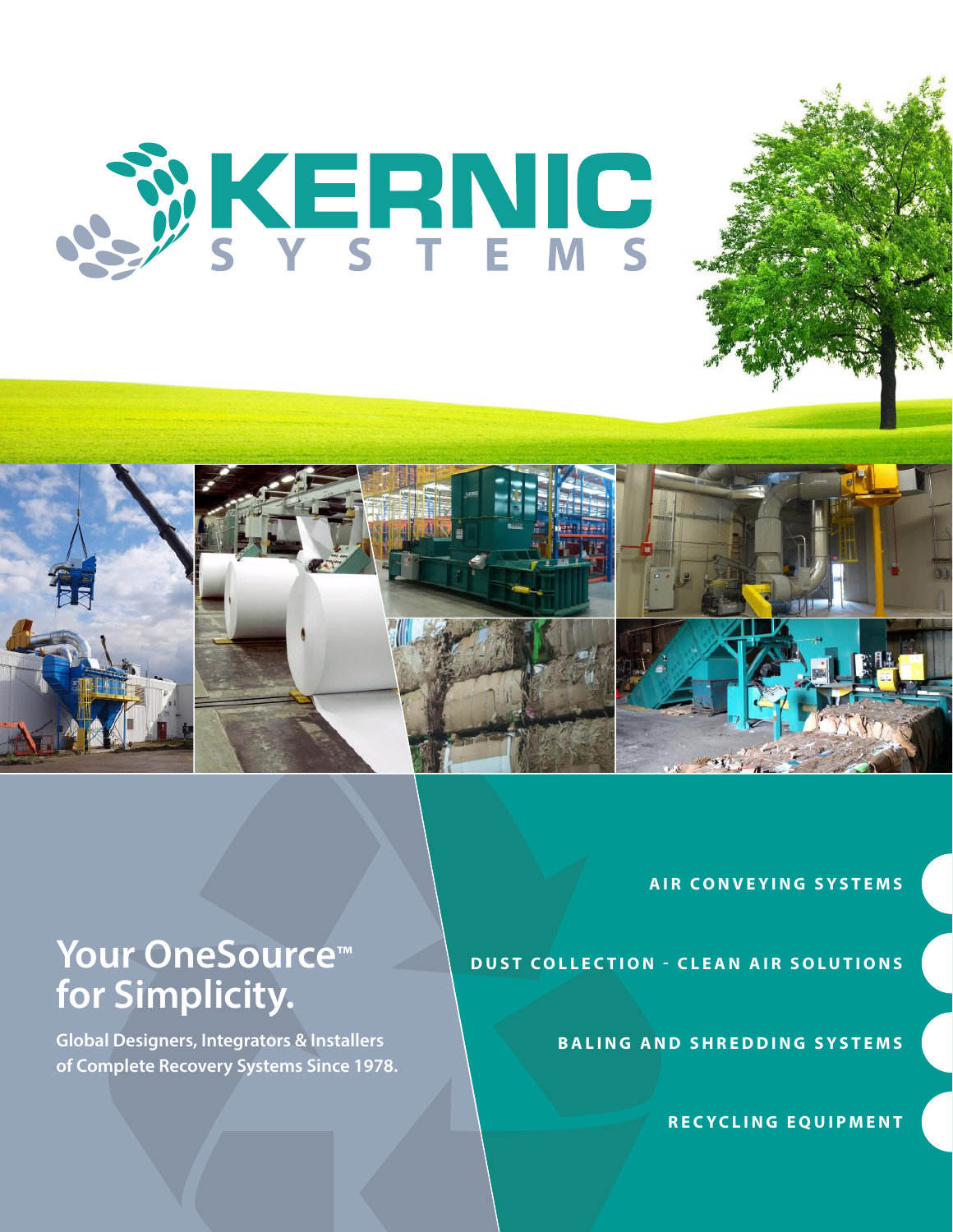#### **BALING SYSTEMS**

Kernic's full line of balers ranges from vertical baler to high production single ram extrusion or two ram. Kernic offers complete integrated baling systems including air conveying systems, conveyors and cart tippers. Our balers are designed to bale a wide variety of products that can save you money and help reduce the environmental impact. Balers offered by Kernic are of the highest quality design to deliver long life, superior reliability, quality bales, meet current safety levels and provide the lowest total cost of ownership.

#### **SHREDDING SYSTEMS**

Shredder designs offered by Kernic include: Single Shaft, Multi-Shaft, Pierce & Tear, Strip-Cut, Conveyor Feed and Floor Sweep. Whatever your shredding requirements may be, we are confident Kernic Systems can provide an integrated shredding solution.

#### **AIR CONVEYING SYSTEMS**

Kernic is a Global Designer, Integrator and Installer of Complete Air Conveying Systems. Kernic offers our unique OneSource™ for Simplicity approach to system designs. Our experienced team will take the complex task of integrating various system components and engineer them to work together flawlessly. These customized solutions use high-quality equipment and are installed by our own factory-trained team. The result is a truly integrated system that optimizes throughput in your operation and maximizes your potential in waste-stream revenues.

For over 35 years, Kernic has provided services to a wide range of markets, including Printers, Envelope Manufactures, Coffee Filter Manufactures, Paper Converters and Box Plants with energy efficient Air Conveying Systems. As a designer and integrator of complete systems, our high-quality equipment and exacting engineering standards deliver a OneSource™ solution.

#### **DUST COLLECTION - CLEAN AIR SOLUTIONS**

Kernic offers a full range of Dust Collectors to suit your application. Just about every manufacturing process creates some type of dust. Kernic's broad range of Dust Collectors are manufactured by industry leaders. Our designs include: Cartridge Collectors, Cyclonic Designs and Traditional Bag Filters.

Kernic provides customers assistance and guidance in their efforts to keep a clean environment for workers and their plant area. As regulations and enforcement have increased over the years, working with an experienced company such as Kernic and its partners means you recieve guidance through this process and help to maintain compliance with health, safety and air-quality regulations.







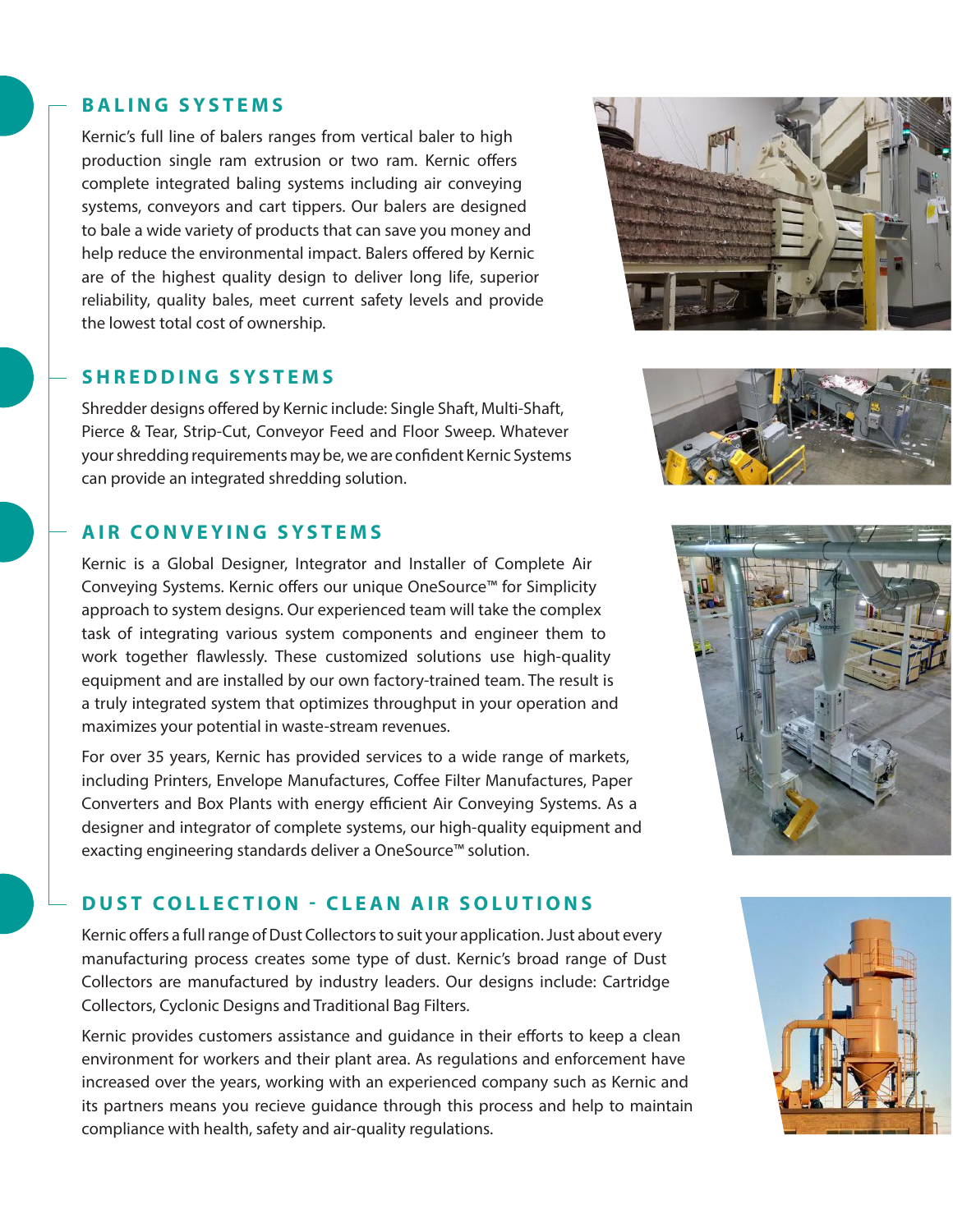